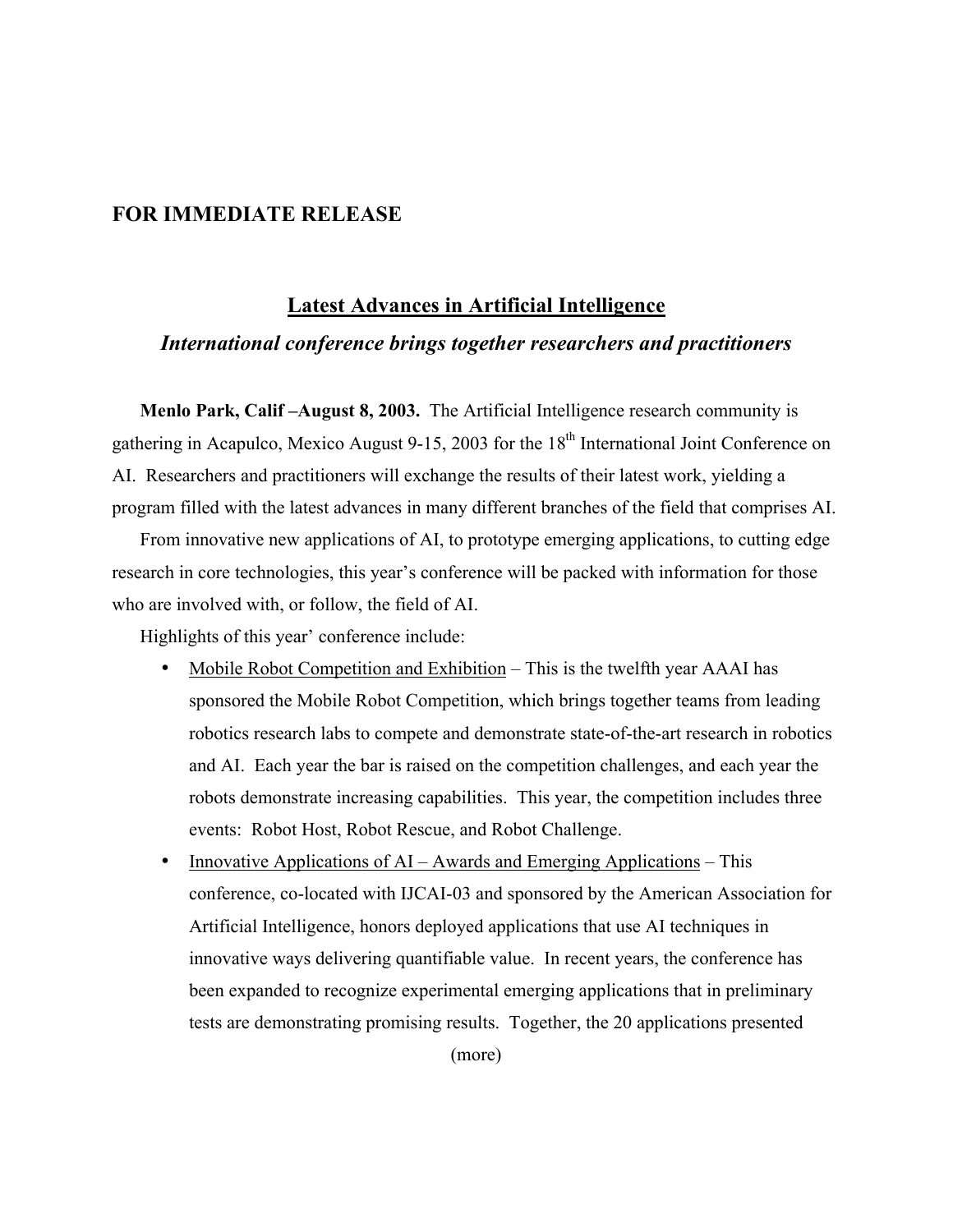point the way toward new trends in intelligent applications in a wide range of areas – from automated fraud detection in the NASDAQ stock market, to automated search of broadcast news for items of interest, to new teaching and commerce systems, and intelligent distributed computing.

Trading Agents Competition – The goal of this competition is to spurn research in intelligent agents for e-commerce. This year there will be two competitions – one in which travel agents put together travel packages, and the second — a dynamic supply chain trading scenario — in which PC manufacturers compete against one another for customer orders and supplies over 250 simulated days.

AI and the Web – special track – Four invited speakers will discuss emerging trends in using AI to improve the intelligence of the Web infrastructure. Senior researchers from Google, University of Southern California, Hong Kong Baptist University and University of Trento, Italy, will discuss topics such as Web search engines, technologies to build and deploy intelligent agents on the Web, the research agenda to build true Web intelligence, and eCommerce travel systems.

Invited Speakers – Eleven speakers from leading research centers and business ventures in the U.S. and Europe have been invited to the technical conference to discuss emerging AI research and experimental systems on topics, such as selfreconfiguring robots, Paul Allen's Vulcan, Inc. Project Halo, aimed toward the creation of a digital Aristotle, capable of answering and providing cogent explanations to arbitrary questions in a variety of domains.

Technical Program -- At the heart of the conference is the technical program, which this year includes 189 technical paper presentations by leading researchers on a broad array of AI topics, for example: computer vision, robotics, intelligent agents, intelligent Internet, logic, learning, reasoning, representation and much more. Workshops and Tutorials – There will be 30 workshops on research and applications (by invitation only) on such topics as Agent-Oriented Systems, AI Applications, Knowledge Representation and Reasoning, Machine Learning and Data Mining, and AI and the Web. In addition, 19 tutorials will cover concentrated technical topics of

(more)